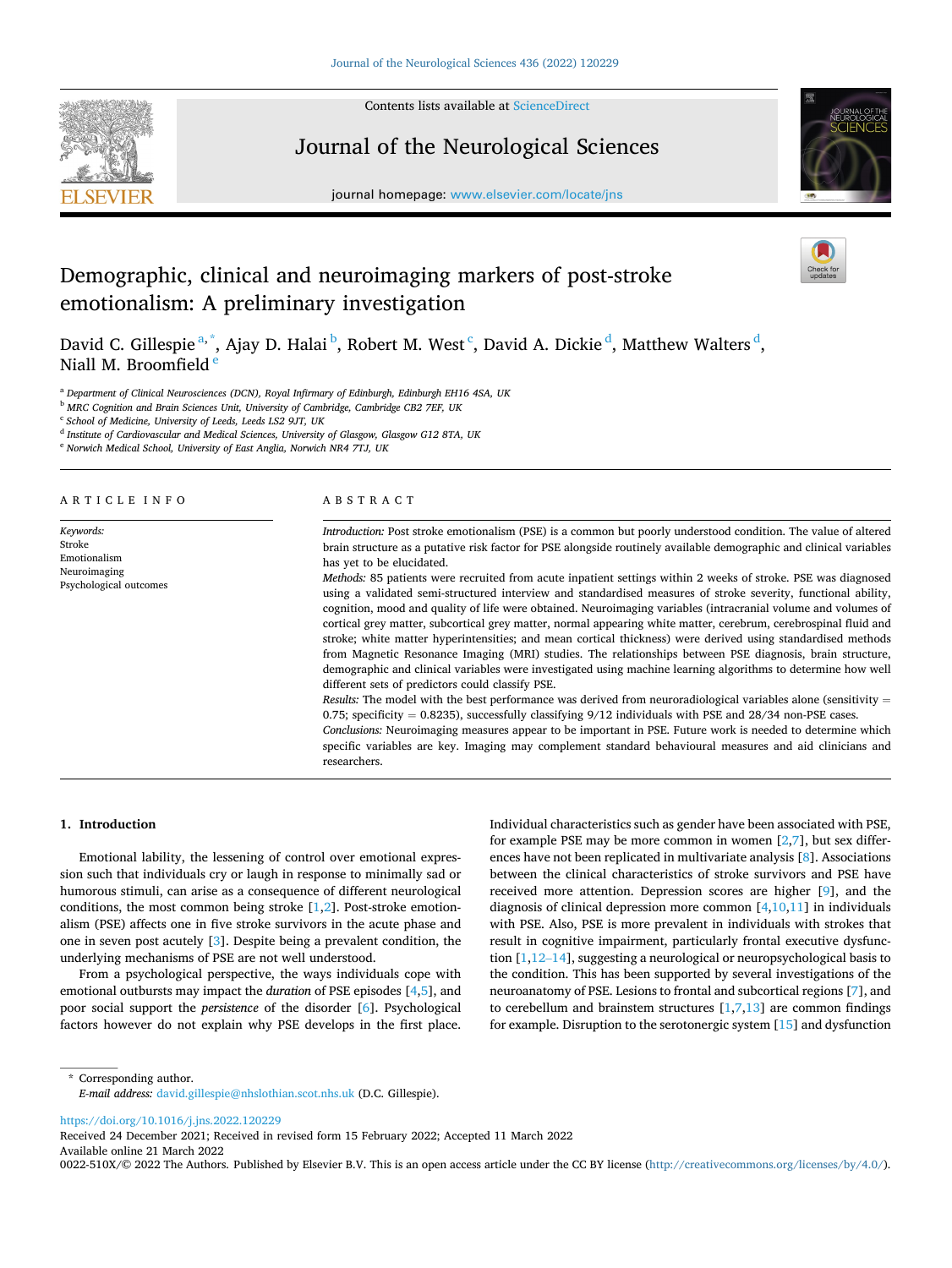of cerebropontocerebellar pathways [[13,16\]](#page-4-0), particularly modulation of descending pathways from frontal and motor cortex to brainstem structures [\[1\]](#page-4-0) have also been implicated.

What is not yet clear is the value of neuroradiological measures alongside demographic and clinical data. In the current study, we used prediction models incorporating demographic, clinical and brain imaging data to determine whether a classification of PSE, diagnosed by clinical interview in a well defined series of individuals with stroke, is associated with a combination of non-radiological and radiological variables. Specifically, we wished to determine whether measures of gross brain integrity are putative risk factors when considered alongside routinely collected non-radiological clinical stroke data.

#### **2. Materials and methods**

#### *2.1. Participants*

Participants were recruited between 1 October 2015 and 30 September 2018 within two weeks of stroke from acute stroke units in nine hospitals in Scotland, UK as part of a longitudinal investigation of the epidemiology of PSE (the TEARS (Testing Emotionalism After Recent Stroke) study; NRS Research Network ID 18980). All participants were male or non-pregnant female,  $\geq$  18 years of age, with a confirmed clinical diagnosis of ischaemic or haemorrhagic stroke. Individuals scoring *<*25 on the Frenchay Aphasia Screening Test [\[17](#page-4-0)] were excluded, as were individuals with subarachnoid haemorrhage, extra axial bleed, or Transient Ischaemic Attack (TIA). Individuals with severe concurrent medical conditions or with life expectancy *<*3 months were excluded also. All participants gave written informed consent or else had a proxy provide written consent on their behalf.

PSE was diagnosed using a semi-structured interview, the TEARS - Diagnostic Interview (TEARS-IV). TEARS-IV comprises four sections on post-stroke crying: screen questions, case characteristics, frequency and impact. It has been validated in this population and is based on consensus diagnostic criteria for PSE [\[18](#page-4-0)[,19](#page-5-0)]. These comprise: (1) increased tearfulness, (2) crying coming on suddenly with no warning, (3) crying not under usual social control, and (4) crying episodes occurring at least weekly [[18\]](#page-4-0). The interview was administered by specialist stroke nurses who received training from a clinical psychologist and a liaison psychiatrist with expertise in stroke. Other interviewbased assessments were the Abbreviated Mental Test [[20\]](#page-5-0) (AMT; a measure of cognition), Barthel Index [\[21](#page-5-0)] (BI; a measure of functional ability), Hospital Anxiety and Depression Scale [\[22](#page-5-0)] (HADS; a measure of mood), Euro-QoL [[23\]](#page-5-0) (EQ5D; a quality of life measure) and the National Institute of Health Stroke Scale [\[24](#page-5-0)] (NIHSS; a measure of stroke severity). A measure of social deprivation, the SIMD (Scottish Index of Multiple Deprivation [[25](#page-5-0)] was recorded for each participant.

Ethical approval for TEARS was provided by Scotland A Research Ethics Committee (IRAS Reference 157483).

## *2.2. Brain MRI acquisition and processing*

Standard axial fluid attenuated inversion recovery (FLAIR) and 3D volumetric T1 sequences were obtained from NHS picture archiving communication systems (PACS) when available from routine (1.5T or 3T) clinical scanning. White matter hyperintensity (WMH) volumes were segmented using a previously described method [\[26\]](#page-5-0). Briefly, a population norm was transferred [[27\]](#page-5-0) to each participant to provide an approximation of white matter volume. Hyperintense outliers on FLAIR were identified by transforming each voxel to a standard (*z*) score. Voxels with  $z \geq 1.5$  and within the approximated white matter volume were initially defined as WMHs. This initial estimate of WMH volume was smoothed with a 3D Gaussian kernel to reduce noise and account for partial volumes around WMH edges. Finally, these automated WMH estimates were visually checked and stroke infarcts removed by a trained image analyst (blinded to all other patient information)

following STRIVE guidelines [[28\]](#page-5-0). Additionally, hyperintensities were segmented using the automated lesion prediction algorithm [\[29](#page-5-0)], as implemented in the Lesion Segmentation Toolbox (LST) version 3.0.0 for SPM [\[30](#page-5-0)]. As this was a clinical dataset, not all cases had both T1 and FLAIR images; therefore we used the the lesion prediction algorthim [[29\]](#page-5-0) where the T1 was included as a reference if available. Outputs were visually inspected to check for gross anomalies. Normal-appearing tissues, including cortical grey matter and cerebral white matter, and supratentorial cerebrospinal fluid were segmented using tissue norms, within-patient MRI intensities, and adjoining voxel data [[31,32](#page-5-0)]. Cortical thickness was measured from normal appearing tissue volumes using a previously described method [[33](#page-5-0)]. Table 1 provides an explanation of the brain variables used in the study.

All neuroimaging scans were normalised to Montreal Neurological Institute (MNI) space using a modified version of the segmentation algorithm in Statistical Parametric Mapping software (SPM12); [[34\]](#page-5-0) details of the procedure are described elsewhere [\[35](#page-5-0)]. The dataset comprises participants with T1, FLAIR or both scans; we used T1 data when they were available, otherwise FLAIR images were used. All images in standard space were visually inspected. Lesion segmentation outputs from LST were spatially normalised to MNI space using the transforms from the normalisation procedure and used to determine lesion load (proportion of overlap between lesion and atlas region of interest [ROI]). The atlas consisted of cortical and subcortical regions from the Harvard–Oxford atlas [\[36](#page-5-0)] and white matter regions from Johns Hopkins University (131 ROIs in total) [[37\]](#page-5-0). In order to reduce the number of predictors in an unbiased way, we first remove variables with zero variance and then applied a varimax rotated principal component analysis to remaining lesion load features. Components with eigenvalues greater than 1 were extracted for use in subsequent classification analyses.

#### *2.3. PSE classification*

There are many algorithms (or inducers) to tackle classification problems, with no clear guidelines about which to select for specific problems. We made use of different algorithms available in the MATLAB 2019a Classification Learner application (for a similar approach see [[38\]](#page-5-0)): decision trees with (1) fine (100 branches), (2) medium (20 branches) and (3) coarse (4 branches); (4) linear and (5) quadratic multiple regression; (6) logistic regression; naïve Bayes with (7) Gaussian and (8) kernel density support; support vector machines with (9) linear, (10) quadratic, (11) polynomial order 3, and Gaussian kernels scales of (12) 0.5, (13) 1.7 and (14) 6.9; nearest neighbour classifiers using (15) fine (1), (16) medium (10), and (17) coarse (100) neighbours and distance determined using (18) cosine, (19) cubic and (20)

**Table 1** 

| Location non-specific brain variables used in modelling. |  |  |
|----------------------------------------------------------|--|--|
|----------------------------------------------------------|--|--|

| Variable                          | Explanation                                                                   |
|-----------------------------------|-------------------------------------------------------------------------------|
| Intracranial volume               | Volume of the brain and surrounding fluid                                     |
| Cortical grey matter<br>volume    | Volume of grey matter around the edge of the brain                            |
| Subcortical grey matter<br>volume | Volume of grey matter in the middle of the brain                              |
| Normal appearing white<br>matter  | White matter that looks normal                                                |
| Cerebrum volume                   | Volume of the cerebrum (whole brain minus<br>cerebellum)                      |
| Cerebrospinal fluid volume        | Volume of fluid encasing the brain                                            |
| White matter                      | Hyperintensities (bright spots) in the white matter                           |
| hyperintensities P                | expressed as a proportion (P) of intracranial volume                          |
| White matter                      | Volume of hyperintensities (bright spots) in the white                        |
| hyperintensity volume             | matter                                                                        |
| Stroke volume                     | Volume of stroke                                                              |
| Mean cortical thickness           | Average thickness of the cortex (grey matter around<br>the edge of the brain) |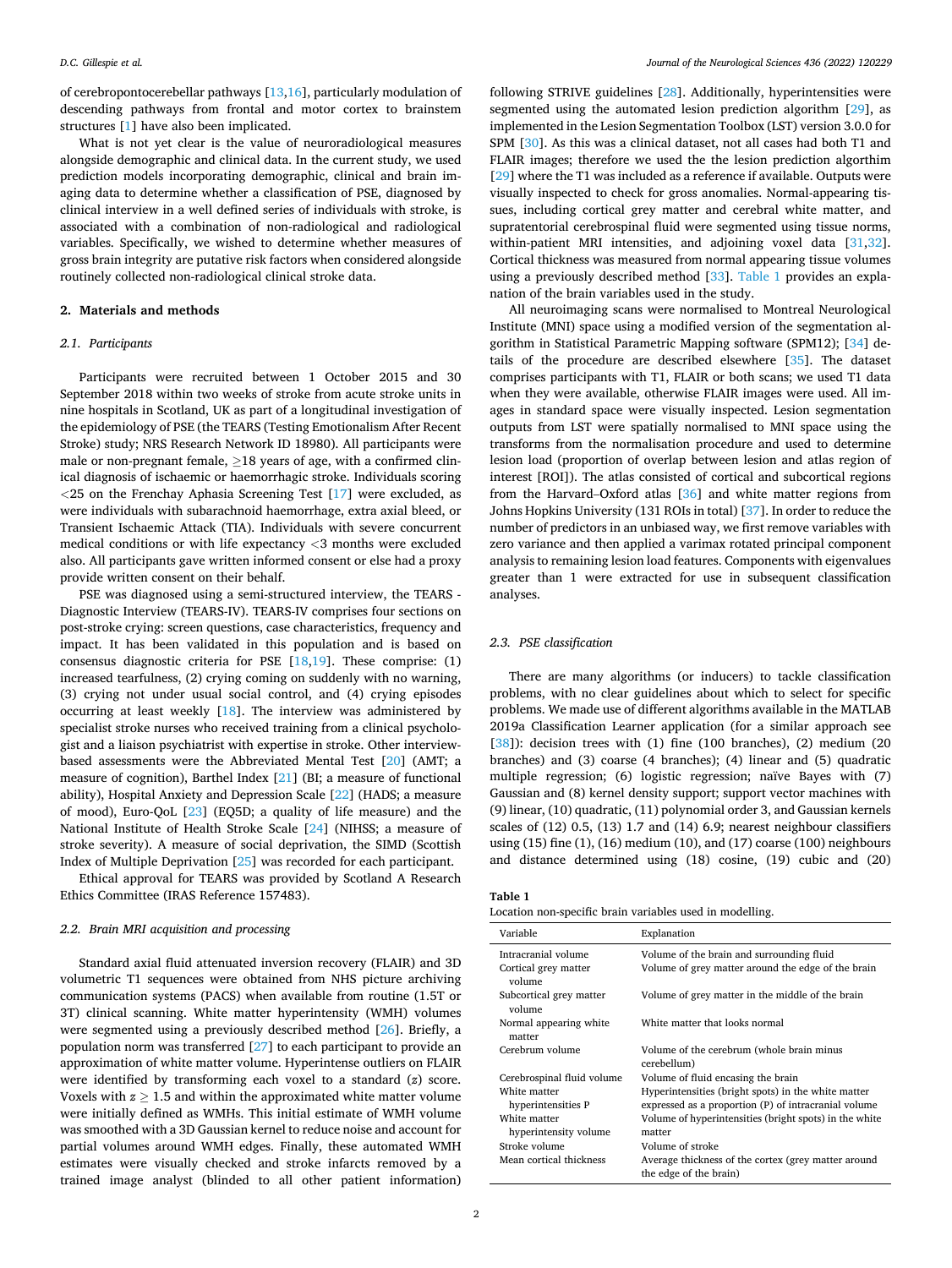Euclidean distance; ensembles using (21) adaptive (Ada) boosted trees, (22) bagged trees, (23) subspace with discriminant learner, (24) subspace with nearest neighbour learner and (25) random under sampling (RUS) boosted trees.

#### *2.4. Model building*

We built seven models in total in order to evaluate the performance of a range of predictors. As there were incomplete data for certain features, the sample size per model varied. We chose not to use minimum complete datasets (i.e. exclude cases that had any missing data) as this would have reduced sample size. The sample size and features were as follows: (1) demographics (age, gender and SIMD;  $n = 71$ ); (2) clinical assessments (AMT, BI, EQ5D HADS;  $n = 67$ ); (3) summary of neuroimaging variables (all location non-specific: intracranial volume, cerebrum volume, cerebrospinal fluid (CSF) volume, white matter hyperintensity, white matter hyperintensity volume, stroke volume and segmented lesion volume using LST;  $n = 46$ ); (4) principal components of lesion load (which differs from the previous model in incorporating lesion location information;  $n = 58$ ); (5) combining demographic and clinical data from models 1 and 2 ( $n = 65$ ); (6) combining all brain variables from model 3 and 4 ( $n = 46$ ); and (7) combining all variables  $(n = 41)$ . For each model, the dependent variable was PSE diagnosis.

We used five-fold cross validation to evaluate the models, whereby 80% of the data is used for training and the model is tested on the remaining 20%. For each model, we obtained balanced accuracy, area under the curve, and specificity and sensitivity values. Model inference was determined using permutation testing  $(n = 1000)$ , where on each permuted iteration the dependent variable was shuffled and model performance re-calculated for the null hypothesis (no relationship between predictors and dependent variable). Models were considered significant if the observed balanced accuracy survived *p <* 0.05. In order to determine variability in the performance, we also repeated the analysis 50 times where on each iteration the fold membership changed. A Wilcoxon test was conducted on the outcome of the 50 iterations between each model type, where differences in performance (p *<* 0.05) indicated overall advantage for a particular set of predictors.

#### **3. Results**

## *3.1. Patient characteristics*

Brain imaging data were obtained for 85 participants. As shown in Table 2, those recruited for imaging were, in general, younger, less impacted by their stroke (higher BI and lower NIHSS scores), less likely to have dementia (AMT higher), and less likely to have a total anterior circulation (TAC) stroke. Individuals with and without imaging data were similar in age, sex and in frequency of PSE.

[Table 3](#page-3-0) shows demographic and clinical data on participants stratified by PSE status ( $n = 20$  with PSE,  $n = 53$  with no PSE and  $n = 12$ whose PSE status was unknown). The only differences between individuals with and without PSE were in mood and functional ability: depression scores on the HADS (possible range 0–21) were 2.3 points higher for individuals with PSE  $(p = 0.030)$  and anxiety scores (same range) were 4.5 points higher  $(p = 0.001)$ , and those with PSE were marginally less functionally impaired  $(p = 0.041)$ . No single brain imaging variable differentiated the groups.

#### *3.2. Classification models*

The proportion of individuals with and without a diagnosis of PSE per model was as follows: (1) 19/52; (2) 20/47; (3) 12/34; (4) 14/44; (5); 19/46 (6); 12/34 and (7) 12/29.

In the first instance, for each model configuration  $(1–7)$  we selected the inducer (out of 25 inducers) that produced the numerically highest area under the curve (AUC), which was equivalent to balanced accuracy.

## **Table 2**

| Patient characteristics cross-classified by recruitment to MRI imaging. |  |  |
|-------------------------------------------------------------------------|--|--|
|-------------------------------------------------------------------------|--|--|

|                        |              | No imaging   | MRI imaging  | <i>p</i> -value |
|------------------------|--------------|--------------|--------------|-----------------|
| N                      |              | 192          | 85           |                 |
| Age at stroke          |              | 68.02        | 62.21        | 0.002           |
| mean(SD))              |              | (14.44)      | (13.97)      |                 |
| Sex $(n \ (\%))$       | Female       | 85 (44.3)    | 37 (43.5)    | 0.999           |
|                        | Male         | 107 (55.7)   | 48 (56.5)    |                 |
| SIMD rank (mean        |              | 2749.97      | 2702.91      | 0.861           |
| (SD))                  |              | (2031.49)    | (2032.78)    |                 |
| PSE (n (%))            | No PSE at T0 | 113 (58.9)   | 53 (62.4)    | 0.584           |
|                        | PSE at TO    | 42 (21.9)    | 20(23.5)     |                 |
|                        | PSE at T0    | 37 (19.3)    | 12 (14.1)    |                 |
|                        | unknown      |              |              |                 |
| <b>TEARS Score</b>     |              | 2.81(4.55)   | 2.17 (4.08)  | 0.303           |
| mean(SD))              |              |              |              |                 |
| BI (mean (SD))         |              | 14.90 (5.69) | 17.58 (4.08) | < 0.001         |
| AMT (mean (SD))        |              | 18.04 (3.32) | 19.01 (2.23) | 0.021           |
| <b>HADS</b> depression |              | 4.85(4.17)   | 3.79 (3.37)  | 0.054           |
| mean(SD))              |              |              |              |                 |
| <b>HADS</b> anxiety    |              | 5.51(4.47)   | 5.82 (4.76)  | 0.621           |
| mean(SD))              |              |              |              |                 |
| Education (n (%))      | Secondary    | 129 (70.5)   | 50 (65.8)    | 0.260           |
|                        | University   | 28(15.3)     | 14 (18.4)    |                 |
|                        | Other        | 20 (10.9)    | 12(15.8)     |                 |
| NIHSS (mean<br>(SD))   |              | 6.60(6.00)   | 3.56 (3.48)  | 0.006           |
| Stroke type (n         | Infarct      | 171 (89.1)   | 78 (94.0)    | 0.292           |
| (%)                    | Haemorrhage  | 21 (10.9)    | 5(6.0)       |                 |
| Oxford class (n        | <b>TAC</b>   | 20(11.0)     | 2(2.4)       | 0.001           |
| $(\%)$                 | PAC          | 78 (42.9)    | 23 (27.4)    |                 |
|                        | LAC          | 53 (29.1)    | 31 (36.9)    |                 |
|                        | POC          | 31 (17.0)    | 28 (33.3)    |                 |

Notes: AMT Abbreviated Mental Test; BI Barthel Index; HADS Hospital Anxiety and Depression Scale; LAC Lacunar; MRI Magnetic Resonance Imagine; NIHSS National Institute of Health Stroke Scales; PAC Partial Anterior Circulation; POC Posterior Circulation; PSE Post Stroke Emotionalism; SD Standard Deviation; SIMD Scottish Index of Multiple Deprivation; TAC Total Anterior Circulation; TEARS Testing Emotionalism After Recurrent Stroke.

All models performed significantly better than chance. The first 'demographic' model (age, sex and SIMD) produced an AUC of 0.5262 (*p <* 0.001) using a nearest neighbour classifer (with fine neighbours). The corresponding sensitivity and specificity figures were 0.2632 and 0.7692, respectively. The second 'clinical' model (depression and cognition scores) produced an AUC of 0.6468 ( $p < 0.001$ ) (sensitivity = 0.4; specificity = 0.8936) but combining variables from models 1 and 2 did not improve the model, although it was still significantly better than chance (AUC 0.6453,  $p < 0.001$ ) (sensitivity = 0.4211; specificity = 0.8696). The model with the best performance (mean highest AUC) resulted from brain summary variables alone, producing an AUC of 0.7868 ( $p < 0.001$ ) (sensitivity = 0.75; specificity = 0.8235): this represents successfully classifying 9/12 PSE and 28/34 non-PSE cases. The next best performing model was observed using the brain summary variables and lesion load variables, which produced a mean AUC of 0.7255 ( $p < 0.001$ ) (sensitivity = 0.8333, specificity = 0.6176). The model performance was not improved by using the lesion load variables alone (AUC =  $0.6834$ ,  $p < 0.001$ , sensitivity = 1; specificity =  $0.1591$ ) nor by combining all variables (demographic, clinical and neuroradiological) together (AUC =  $0.6983$ ,  $p < 0.01$ , sensitivity = 0.5; specificity  $= 0.8966$ .

We repeated this analysis by using the minimum complete datasets  $(n = 41)$  for all models. In this analysis, we found model performance increased as the model variable set increased; model 1 (median AUC  $=$ 0.5783) and 2 (median AUC = 0.6257) showed a relatively large increase between models but performance plateaued from model 3 (median AUC =  $0.6667$ ) to 7 (median AUC =  $0.6925$ ).

Finally, in order to compare model performance against each other, we iteratively generated model outputs 50 times, where on each iteration the subject fold allocation was randomly shuffled (see  $Fig. 1$ ). It was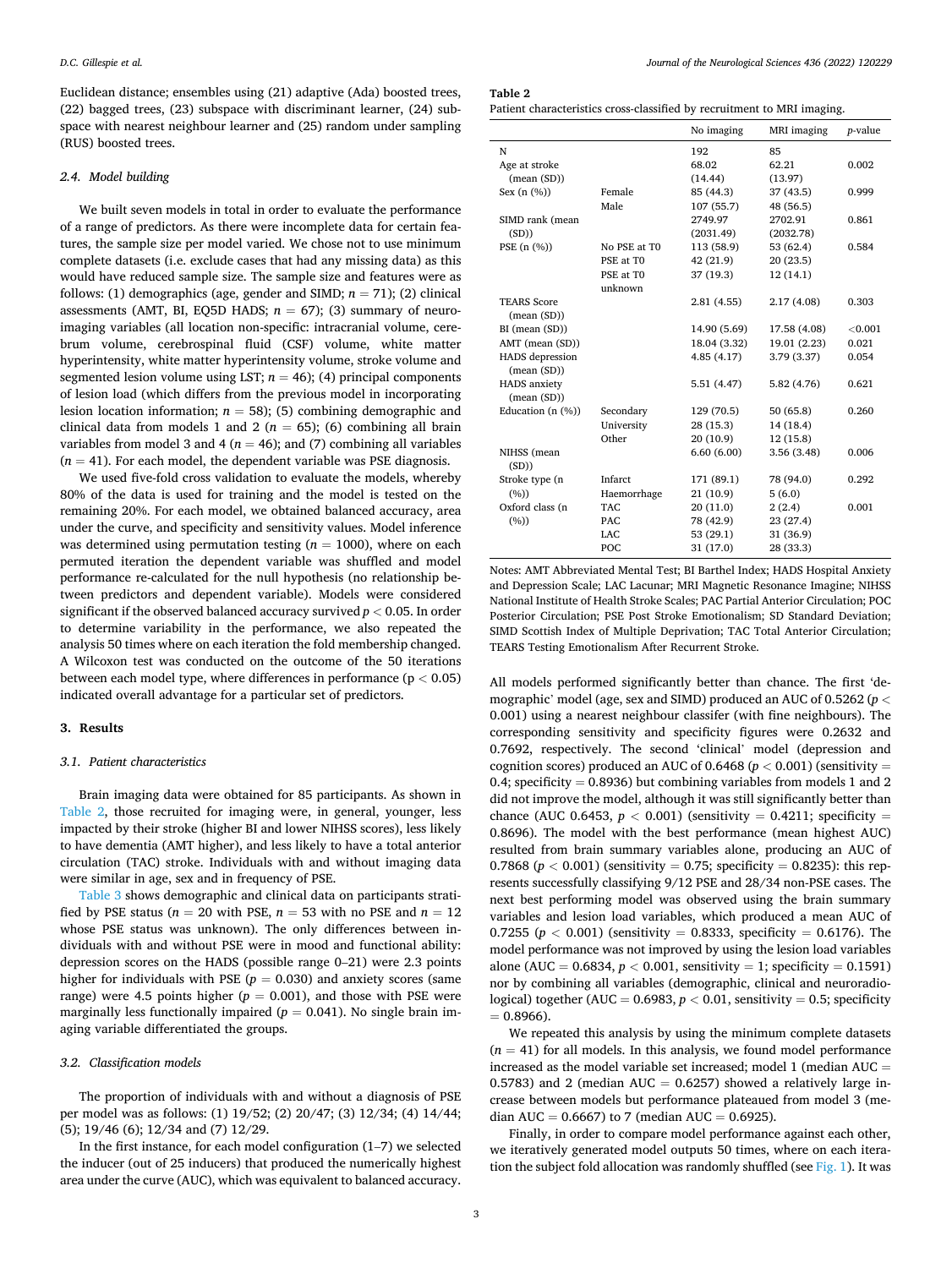#### <span id="page-3-0"></span>**Table 3**

Patient characteristics stratified by PSE status.

|                                                |             | No PSE            | PSE               | Unknown           | p-value |
|------------------------------------------------|-------------|-------------------|-------------------|-------------------|---------|
| N                                              |             | 53                | 20                | 12                |         |
| Age at stroke (mean (SD))                      |             | 63.57 (14.19)     | 55.30 (11.02)     | 67.75 (14.16)     | 0.024   |
| Sex $(n \ (\%))$                               | Female      | 22(41.5)          | 10(50)            | 5(41.7)           | 0.800   |
|                                                | Male        | 31 (58.5)         | 10(50)            | 7(58.3)           |         |
| SIMD rank (mean (SD))                          |             | 2589.31 (1977.78) | 2349.42 (1885.30) | 3965.30 (2312.37) | 0.100   |
| BI (mean (SD))                                 |             | 17.83 (3.70)      | 18.50 (2.21)      | 14.92 (5.99)      | 0.041   |
| AMT (mean (SD))                                |             | 19.29 (2.29)      | 18.50 (2.21)      | 18.33 (1.37)      | 0.300   |
| HADS-DEP (mean (SD))                           |             | 3.19(3.06)        | 5.50 (3.86)       | 3.33(2.73)        | 0.030   |
| HADS-ANX (mean (SD))                           |             | 4.46 (3.68)       | 8.95(6.11)        | 7.17 (2.99)       | 0.001   |
| Education $(n \ (\%))$                         | Secondary   | 32 (65.3)         | 13 (68.4)         | 5(62.5)           | 0.909   |
|                                                | University  | 8(16.3)           | 4(21.1)           | 2(25)             |         |
|                                                | Other       | 9(18.4)           | 2(10.5)           | 1(12.5)           |         |
| NIHSS (mean (SD))                              |             | 2.53(1.87)        | 4.60(4.88)        | 4.86(4.18)        | 0.173   |
| Stroke type (n (%))                            | Infarct     | 50 (94.2)         | 19 (95)           | 11 (90.9)         | 0.893   |
|                                                | Haemorrhage | 3(5.8)            | 1(5.0)            | 1(9.1)            |         |
| Oxford class $(n \ (\%))$                      | <b>TAC</b>  | 1(1.9)            | 0(0.0)            | 1(8.3)            | 0.144   |
|                                                | <b>PAC</b>  | 12(23.1)          | 6(30.0)           | 5(41.7)           |         |
|                                                | LAC         | 18 (34.6)         | 11(55.0)          | 2(16.7)           |         |
|                                                | POC         | 21(40.4)          | 3(15.0)           | 4(33.3)           |         |
| $T1$ (mean $(SD)$ )                            |             | 0.42(0.50)        | 0.35(0.49)        | 0.17(0.39)        | 0.276   |
| FLAIR (mean (SD))                              |             | 0.83(0.38)        | 0.70(0.47)        | 0.58(0.51)        | 0.144   |
| Intracranial volume (mean (SD))                |             | 1396.05 (152.77)  | 1444.09 (146.74)  | 1379.46 (98.10)   | 0.473   |
| Cortical grey matter volume (mean (SD))        |             | 466.59 (76.39)    | 497.58 (49.71)    | 416.06 (9.16)     | 0.328   |
| Subcortical grey matter volume (mean (SD))     |             | 31.74 (4.95)      | 35.14 (2.62)      | 30.99 (1.52)      | 0.210   |
| Normal appearing white matter (mean (SD))      |             | 470.07 (106.14)   | 496.12 (83.53)    | 431.53 (19.92)    | 0.694   |
| Cerebrum volume (mean (SD))                    |             | 974.26 (119.05)   | 1013.05 (114.84)  | 946.26 (61.83)    | 0.360   |
| Cerebrospinal fluid volume (mean (SD))         |             | 255.12 (54.167)   | 244.72 (38.55)    | 261.94 (63.81)    | 0.711   |
| White matter hyperintensities P (mean (SD))    |             | 9.16 (14.27)      | 2.79(2.45)        | 10.67 (16.62)     | 0.244   |
| White matter hyperintensity volume (mean (SD)) |             | 20.94 (21.86)     | 9.05(6.91)        | 24.15 (24.72)     | 0.124   |
| Stroke volume (mean (SD))                      |             | 5.97 (12.68)      | 0.83(0.85)        | 7.08 (7.48)       | 0.319   |
| Mean cortical thickness (mean (SD))            |             | 2.49(0.16)        | 2.43(0.20)        | NaN (NA)          | 0.552   |

Notes: AMT Abbreviated Mental Test; BI Barthel Index; HADS Hospital Anxiety and Depression Scale; FLAIR Fluid-attenuated Inversion Recovery; LAC Lacunar; MRI Magnetic Resonance Imagine; NIHSS National Institute of Health Stroke Scales; PAC Partial Anterior Circulation; POC Posterior Circulation; PSE Post Stroke Emotionalism; SD Standard Deviation; SIMD Scottish Index of Multiple Deprivation; T1 Longitudinal Relaxation Time; TAC Total Anterior Circulation; TEARS Testing Emotionalism After Recurrent Stroke.



**Fig. 1.** Variation in model performance for each of the highest performing configurations.

found that model 3 (neuroradiology summary variables) produced a significantly higher AUC than all other models (Wilcoxon test: *Z*s *>* 5.471), except all brain variables (Wilcoxon test:  $Z = 2.849$ ). The demographic model was significantly worse than all other models, whereas the clinical model was similar to lesion load (and combinations of demographic, clinical and all other variables).

#### **4. Discussion**

We have shown that the classification of PSE can be made more accurately using a summary measure of radiological data obtained from routine clinical imaging than it can from either demographic variables or measures of depression and cognitive performance, though all models did perform better than chance. Although previous studies have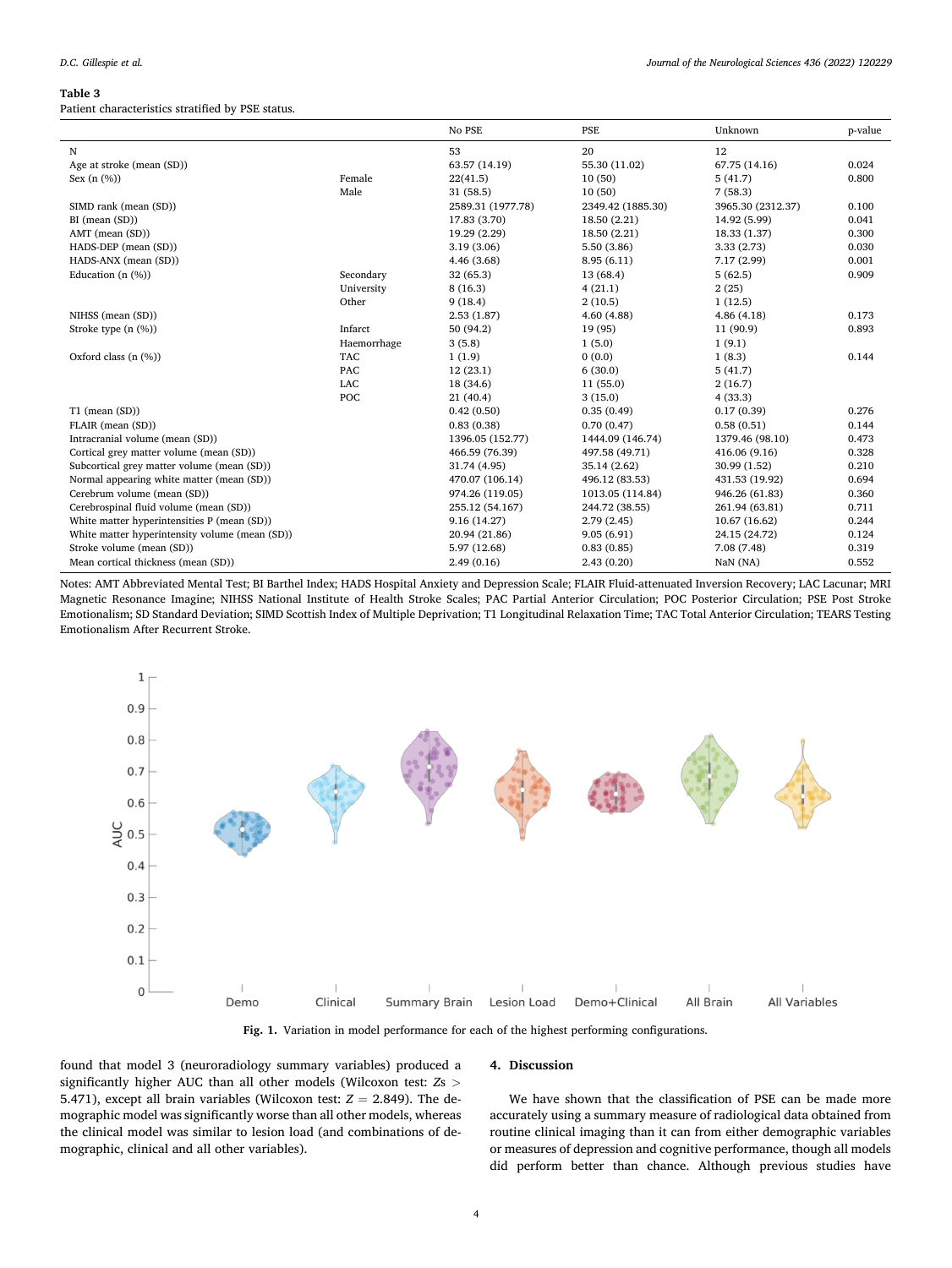<span id="page-4-0"></span>investigated group differences between individuals with and without PSE on clinico-demographic and neuroimaging variables, they have addressed only whether a feature stands out between groups, not the specific value of that feature in distinguishing between these individuals. This is because the situation is possible whereby a feature is more common in one group than another, but is not useful as a predictor overall because it might be relevant for a small – albeit statistically significant – subset of cases. In contrast, we tested the utility of features by conducting cross-validated prediction models and our approach determined how well predictive models generalise to new cases.

The model with the best fit comprised brain summary variables. These variables were, in general terms, location non-specific, suggesting that the overall structure and health of the brain may be important in determining the presence of PSE. This finding corresponds with previous studies demonstrating that lesions in a wide range of brain areas, in individuals with different types of stroke, are associated with the condition [16]. This is an important finding for at least three main reasons. Firstly, in stroke care settings, knowledge of risk factors can help clinicians identify individuals at greatest likelihood of developing PSE. PSE is reported to be both under-recognised and under-treated [\[39](#page-5-0)]. Secondly, awareness that brain integrity tends to be less good in individuals with PSE can help clinicians plan for treatment and management of the condition itself. In a recent study [\[40](#page-5-0)], experienced stroke professionals reported frequent use of a range of non-pharmacological interventions for PSE, including 'provide education', 'teach relaxation techniques' and 'modify patient beliefs (thought challenge)'. These particular techniques require new learning and cognitive flexibility, as well as the motivation and drive to apply them, and they are likely to be problematic for a proportion of individuals who experience PSE in the context of marked damage to the brain. Clinicians may need to adapt non-pharmacological interventions, perhaps simplifying materials, or else providing more opportunities for learning and consolidation. Thirdly, researchers should consider radiological data when assigning individuals to different treatments in intervention evaluation studies, perhaps stratifying for brain health, or controlling for its possible impact on outcome in intervention study analyses.

This study was limited by the relatively small number of participants with full imaging and clinical data, and the small number of participants overall. Though stroke patients were drawn from a large sample recruited consecutively from multiple acute hospital sites with detailed clinical interviews and a comprehensive range of clinical assessments, those who received MRI brain scans were not fully representative of all stroke patients recruited to the study. Individuals who underwent magnetic resonance imaging were more likely to have less severe strokes. That said, 25% of the sample had PSE, a similar figure to the 17% (95% CI 12–24%) found in a meta-analytic review of PSE prevalence in the acute phase post stroke [3]. Our figure may a little higher because our participants were recruited within two weeks of stroke as opposed to the 0–4 week interval in the meta-anlaytic study. We acknowledge that the models may not be generalisable to stroke survivors at later, less acute stages of recovery. Intriguingly, it has been shown that although PSE is closely related to neurochemical changes associated with specific brain regions immediately after stroke, poor social support is a better predictor of PSE than brain related variables three months post stroke [6]. Future work should aim to investigate the relative importance of psychosocial variables and brain integrity in individuals for whom PSE is a chronic rather than acute condition. Brain integrity should include the presence or absence of microhaemorrhages, which were shown to be a pathomechanism of PSE in a Chinese sample recruited less acutely than the sample in our study [\[41](#page-5-0)]. Note should be made of psychoactive medication prescription. A recent Cochrane review found that antidepressants (of a variety of drug classes) reduce emotionalism after stroke, and so this may have an impact on the prevalence and severity of PSE [[39\]](#page-5-0); we did not record the use of these medications in our sample.

determines, at least in part, who does and does not experience PSE following stroke. Althought the accuracy with which neuroimaging data classified PSE may be less good than required for clinical translation – in the best of our models just three in every four individuals with PSE were correctly classified – these data do appear to complement standard clinical-behavioural measures.

## **Funding**

This study was funded by The Stroke Association (Award no TSA 2013/03).

### **Declaration of Competing Interest**

The authors declare no competing interests.

## **Acknowledgements**

We gratefully acknowledge the stroke nurses who conducted TEARS-IV clinical interviews and the Scottish Stroke Research Network for their valuable support.

#### **References**

- [1] [J. Parvizi, S.W. Anderson, C.O. Martin, H. Damasio, A.R. Damasio, Pathological](http://refhub.elsevier.com/S0022-510X(22)00091-0/rf0005)  [laughter and crying: a link to the cerebellum, Brain 124 \(2001\) 1708](http://refhub.elsevier.com/S0022-510X(22)00091-0/rf0005)–1719.
- [2] B.R. Brooks, D. Crumpacker, J. Fellus, D. Kantor, R.E. Kaye, PRISM: a novel research tool to assess the prevalence of pseudobulbar affect symptoms across neurological conditions, PLoS One 8 (8) (2013), [https://doi.org/10.1371/journal.](https://doi.org/10.1371/journal.prone.0072232)  [prone.0072232](https://doi.org/10.1371/journal.prone.0072232).
- [3] [D.C. Gillespie, A.P. Cadden, R. Lees, R.M. West, N.M. Broomfield, Prevalence of](http://refhub.elsevier.com/S0022-510X(22)00091-0/rf0015)  [pseudobulbar affect following stroke: a systematic review and meta-analysis,](http://refhub.elsevier.com/S0022-510X(22)00091-0/rf0015)  [J. Stroke Cerebrovasc. Dis. 25 \(2016\) 688](http://refhub.elsevier.com/S0022-510X(22)00091-0/rf0015)–694.
- [4] [T. Calvert, P. Knapp, A.O. House, Psychological associations with emotionalism](http://refhub.elsevier.com/S0022-510X(22)00091-0/rf0020)  [after stroke, J. Neurol. Neurosurg. Psychiatry 65 \(1998\) 928](http://refhub.elsevier.com/S0022-510X(22)00091-0/rf0020)–929.
- [5] N. McAleese, A. Guzman, S.J. O'Rourke, D.C. Gillespie, Post-stroke emotionalism: a qualitative investigation, Disabil. Rehabil. 28 (2019), [https://doi.org/10.1080/](https://doi.org/10.1080/09638288.2019.1620876)  [09638288.2019.1620876.](https://doi.org/10.1080/09638288.2019.1620876)
- [6] [S. Choi-Kwon, K. Han, S. Choi, M. Suh, Y.J. Kim, H. Song, K.H. Cho, H.W. Nah, S.](http://refhub.elsevier.com/S0022-510X(22)00091-0/rf0030)  [U. Kwon, D.W. Kang, J.S. Kim, Poststroke depression and emotional incontinence.](http://refhub.elsevier.com/S0022-510X(22)00091-0/rf0030)  [Factors related to acute and subacute stages, Neurology 78 \(2012\) 1130](http://refhub.elsevier.com/S0022-510X(22)00091-0/rf0030)–1137.
- [7] [J.S. Kim, S. Choi-Kwon, Poststroke depressionand emotional incontinence:](http://refhub.elsevier.com/S0022-510X(22)00091-0/rf0035)  [correlation with lesion location, Neurology 54 \(2000\) 1805](http://refhub.elsevier.com/S0022-510X(22)00091-0/rf0035)–1810.
- [8] [W.K. Tang, Y. Chen, W.W.M. Lam, V. Mok, A. Wong, S.G. Ungvari, Y.T. Xiang, K.](http://refhub.elsevier.com/S0022-510X(22)00091-0/rf0040)  [S. Wong, Emotional incontinence and executive function in ischaemic stroke: a](http://refhub.elsevier.com/S0022-510X(22)00091-0/rf0040)  [case-controlled study, J. Int. Neuropsychol. Soc. 15 \(2009\) 62](http://refhub.elsevier.com/S0022-510X(22)00091-0/rf0040)–68.
- [9] [A. House, M. Dennis, A. Molyneux, C. Warlow, K. Hawton, Emotionalism after](http://refhub.elsevier.com/S0022-510X(22)00091-0/rf0045) [stroke, Br. Med. J. 298 \(1989\) 991](http://refhub.elsevier.com/S0022-510X(22)00091-0/rf0045)–994.
- [10] [G. Andersen, K. Vestergaard, M. Ingeman-Nielsen, Post-stroke pathological crying:](http://refhub.elsevier.com/S0022-510X(22)00091-0/rf0050)  [frequency and correlation to depression, Eur. J. Neurol. 2 \(1995\) 45](http://refhub.elsevier.com/S0022-510X(22)00091-0/rf0050)–50.
- [11] [E.J. Lee, J.S. Kim, D. Chang, J.H. Park, S.H. Ahn, J.K. Cha, J.H. Heo, S. Sohn, B.](http://refhub.elsevier.com/S0022-510X(22)00091-0/rf0055)  [C. Lee, D.E. Kim, H.Y. Kim, S. Kim, D.Y. Kwon, J. Kim, W.K. Seo, J. Lee, S.W. Park,](http://refhub.elsevier.com/S0022-510X(22)00091-0/rf0055)  [S.H. Koh, J.Y. Kim, S. Choi-Kwon, M.S. Kim, J.S. Lee, Differences in therapeutic](http://refhub.elsevier.com/S0022-510X(22)00091-0/rf0055)  [responses and factors affecting post-stroke depression at a later stage according to](http://refhub.elsevier.com/S0022-510X(22)00091-0/rf0055)  [baseline depression, J. Stroke 20 \(2018\) 258](http://refhub.elsevier.com/S0022-510X(22)00091-0/rf0055)–267.
- [12] [W.K. Tang, Y.K. Chen, W.M.W. Lam, V.C.T. Mok, Emotional incontinence and](http://refhub.elsevier.com/S0022-510X(22)00091-0/rf0060) [executive function in ischaemic stroke: a case-controlled study, J. Int.](http://refhub.elsevier.com/S0022-510X(22)00091-0/rf0060) [Neuropsychol. 15 \(1\) \(2009\) 62](http://refhub.elsevier.com/S0022-510X(22)00091-0/rf0060)–68.
- [13] [G. Wang, F. Teng, Y. Chen, Y. Liu, Y. Li, L. Cai, X. Zhang, Z. Nie, L. Jin, Clinical](http://refhub.elsevier.com/S0022-510X(22)00091-0/rf0065) [features and related factors of poststroke pathological laughing and crying: a case](http://refhub.elsevier.com/S0022-510X(22)00091-0/rf0065)[control study, J. Stroke Cerebrovasc. Dis. 25 \(2016\) 556](http://refhub.elsevier.com/S0022-510X(22)00091-0/rf0065)–564.
- [14] [Y. Wang, Y. Wang, W. Ma, S. Lu, J. Chen, L. Cao, Correlation between cognitive](http://refhub.elsevier.com/S0022-510X(22)00091-0/rf0070)  [impairment during the acute phase of first cerebral infarction and development of](http://refhub.elsevier.com/S0022-510X(22)00091-0/rf0070)  [long-term pseudobulbar affect, Neuropsychiatr. Dis. Treat. 14 \(2018\) 871](http://refhub.elsevier.com/S0022-510X(22)00091-0/rf0070)–877.
- [15] [G. Andersen, M. Ingeman-Nielsen, K. Vestergaard, J.O. Riis, Pathoanatomic](http://refhub.elsevier.com/S0022-510X(22)00091-0/rf0075) [correlation between poststroke pathological crying and damage to brain areas](http://refhub.elsevier.com/S0022-510X(22)00091-0/rf0075)  [involved in serotonergic neurotransmission, Stroke 25 \(1994\) 1050](http://refhub.elsevier.com/S0022-510X(22)00091-0/rf0075)–1052.
- [16] [J. Parvizi, K.L. Coburn, S.D. Shillcutt, C.E. Coffey, E.C. Lauterbach, M.F. Mendez,](http://refhub.elsevier.com/S0022-510X(22)00091-0/rf0080) [Neuroanatomy of pathological laughing and crying: a report of the American](http://refhub.elsevier.com/S0022-510X(22)00091-0/rf0080) [neuropsychiatric association committee on research, J. Neuropsychiatr. Clin.](http://refhub.elsevier.com/S0022-510X(22)00091-0/rf0080)  [Neurosci. 21 \(2009\) 75](http://refhub.elsevier.com/S0022-510X(22)00091-0/rf0080)–87.
- [17] [P. Enderby, E. Crow, Frenchay aphasia screening test, Disabil. Rehabil. 18 \(1996\)](http://refhub.elsevier.com/S0022-510X(22)00091-0/rf0085)  238–[240.](http://refhub.elsevier.com/S0022-510X(22)00091-0/rf0085)
- [18] N.M. Broomfield, R. West, A. House, T. Munyombwe, M. Marber, F. Gracey, D. C. Gillespie, M. Walters, Psychometric evaluation of a newly developed measure of emotionalism after stroke (TEARS-Q), Clin. Rehabil. 35 (2021) 849–903, [https://](https://doi.org/10.1177/0269215520981727)  [doi.org/10.1177/0269215520981727](https://doi.org/10.1177/0269215520981727).

In summary, our results suggest that the integrity of the brain